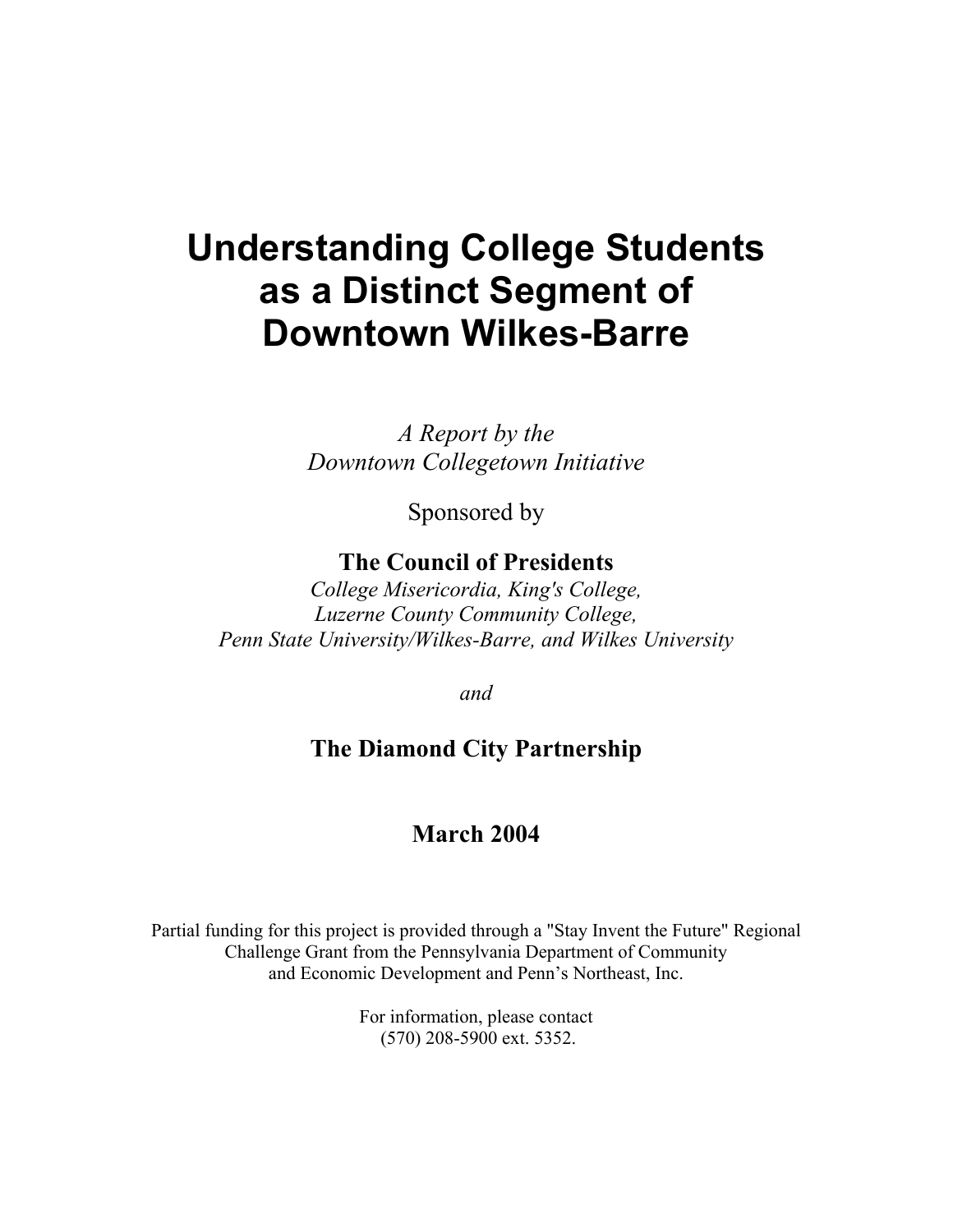#### **Introduction**

Attracting and retaining young talent in downtown Wilkes-Barre is the overarching goal of the Downtown Collegetown Initiative, undertaken by students of five institutions of higher education in 2003. One objective toward reaching the goal of attracting and retaining young talent is to understand college students as a distinct group of consumers or "market segment" of downtown Wilkes-Barre, based on their characteristics, needs and behaviors.

The data gathered and analyzed for this report supplements previous market research contained in the Strategic Market Development Plan for Downtown Wilkes-Barre, completed by the Diamond City Partnership in the fall of 2003. (www.diamondcitypartnership.com).

#### **Focus Group Project**

Focus groups were designed, conducted and analyzed in October 2003 and February 2004 by project consultant Terry Clemente, MBA and 21 students enrolled her "Contemporary Business Skills" course at Penn State Wilkes-Barre. For more information about this service learning course and focus group process, contact Ms. Clemente: (570) 675-9293 or tmc12@psu.edu.

Participating in the focus groups were 54 students from the following five institutions of higher education: College Misericordia; King's College; Luzerne County Community College; Penn State University/Wilkes-Barre and Wilkes University. Among the participants were students living in residence halls, off campus housing and commuters; varied majors and years enrolled in college; local home addresses and from outside the northeast Pennsylvania region.

#### **Characteristics of Local College Students**

- Collectively, the five institutions participating in this project enroll the equivalent of more than 11,000 full-time students annually. Within downtown Wilkes-Barre alone, more than 4,500 students are enrolled at three campuses: King's College, Luzerne County Community College's Corporate Learning Center, and Wilkes University.
- Among the combined undergraduate enrollments of King's College and Wilkes University, approximately 1,300 students live in campus residence halls; an additional 850 live nearby in "off campus" housing in or near downtown; and 1,350 are commuters.
- Most students who attend colleges in Luzerne County are from suburbs, small cities and towns, or rural areas. Few are from dense, urban communities. Undergraduate enrollments at King's College and Wilkes University include approximately 2,000 "local" students, 600 students from other regions of Pennsylvania and 700 students from out-of-state or foreign countries.
- The lifestyle of college students is to be active during evening hours up to midnight on weekdays, and later on weekends. Weekdays are busy with classes, and many students work at least part-time after classes and on weekends.
- Local colleges are considered to be "suitcase schools" because most dorm students go home on weekends, citing "there is nothing to do here" as their major reason.
- Most college students do not turn twenty-one until sometime during their junior year. More students enrolled in four-year undergraduate programs are under-21 than over-21 years old.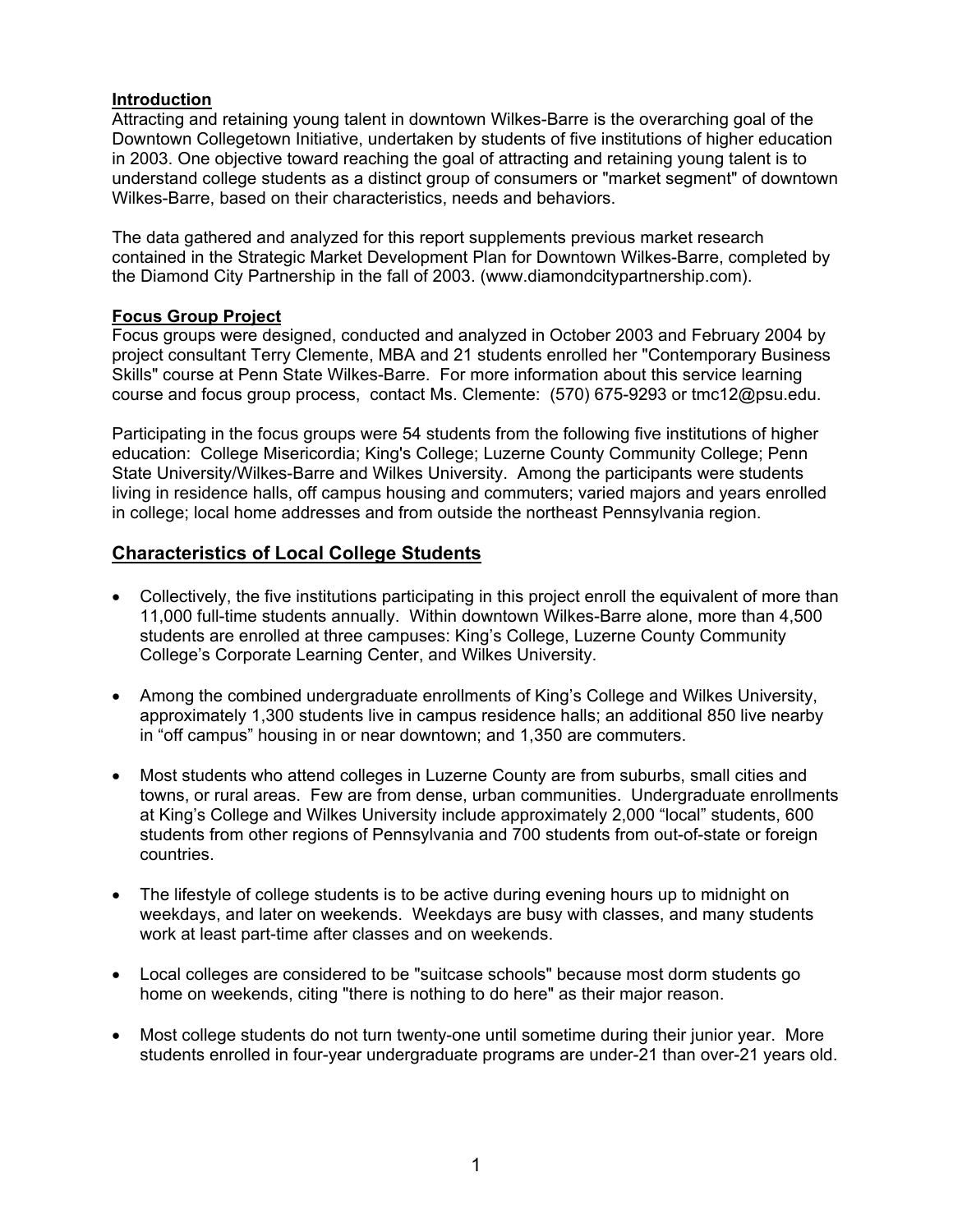#### **Summary of Findings**: Common Threads from Focus Groups

#### **a) Discretionary spending**

- The main objects of "discretionary" spending among college students are: food, music compact disc recordings, movies, clubs (both under- and over-21), clothing beyond essentials, and "big name" entertainers at large performance venues.
- College is expensive, and many students work at least part-time for their "discretionary" spending money. As consumers, students look for value.
- With a few exceptions, noted below, most college students to not consider Public Square or downtown Wilkes-Barre as a destination point for discretionary spending.
- Most frequently cited destinations for discretionary spending are the Wyoming Valley Mall, the Arena Plaza stores, and the Cinemark Theater in Moosic.
- Since large numbers of students go home on weekends, many spend their discretionary dollars outside of downtown Wilkes-Barre.

#### **b) General ambiance of downtown Wilkes-Barre**

- Most student opinions about downtown are negative: rundown, empty streets, too many vacant storefronts, unsafe at night, inconvenient parking.
- "There is nothing for us there." College students seek places that are open from 6 pm until at least midnight on weekdays and later on weekends. During these hours, Public Square and downtown Wilkes-Barre are virtually shut down.
- Students are "embarrassed" when friends from other colleges visit on weekends, both by the condition of downtown Wilkes-Barre and the lack of things to do.
- Many students cite architecture and the restoration of older buildings as a positive attribute of downtown.
- "Wilkes-Barre is running on empty -- it needs our energy." Students on all five campuses are optimistic about a better future for Wilkes-Barre and many express an interest in being part of its revitalization.

## **c) Safety and Security**

- The perception of "danger" in downtown Wilkes-Barre comes from lack of street lighting, no one on the streets after dark, and lack of police presence -- not from actual encounters with street crime.
- Since safety and security are a paramount concern for parents, this also concerns students.
- Most concerns about safety relate to walking after dark -- from campus to cars or from parking lots to residences on or near campus
- Most students feel very safe once they are in their dorms, houses or apartments.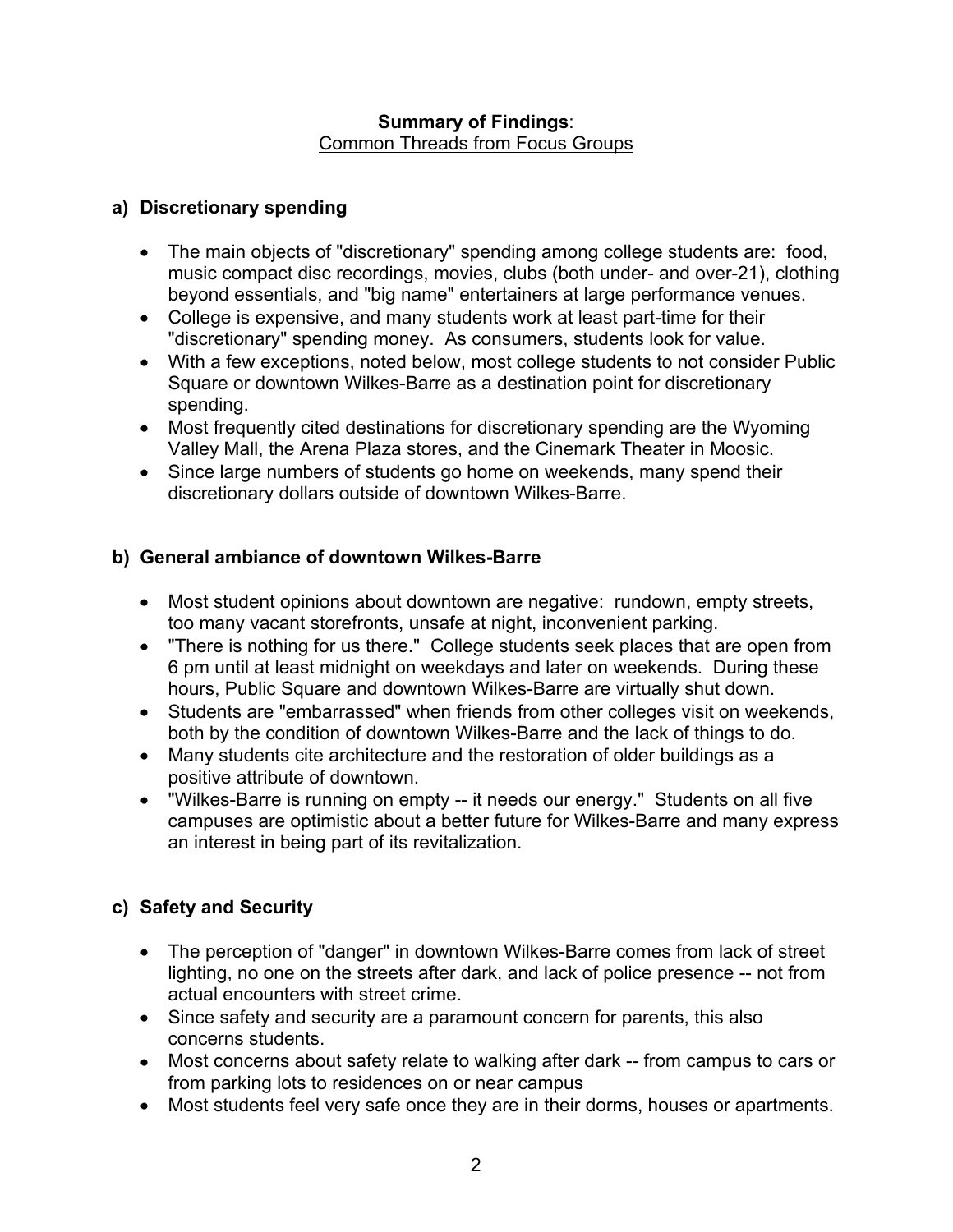#### **d) Transportation and parking**

- Many students would like to walk to a variety of downtown places and not be dependent upon cars.
- Lack of free and convenient parking downtown and close to campuses is considered a barrier to increasing student patronage of downtown establishments.
- Most students are unaware of public transportation options and schedules. Some colleges offer student vans and shuttle service to the mall and/or movies.
- Students without cars often rely on Martz Trailways bus service to go home or away on weekends.

## **e) Housing**

- There are few well-maintained, fairly priced rental options in downtown Wilkes-Barre, close to King's or Wilkes campuses.
- Many students report problems with landlords who are difficult to reach and who may live out of town.
- Location of housing in safe neighborhood is important to students, since they frequently go out in the evenings and return at late hours.
- Students who consider remaining in Wilkes-Barre after college indicate a desire for affordable rental housing choices for young professionals:
	- o Well maintained or renovated older buildings with interesting architecture
	- o Lofts or open space design
	- o Modern apartments with views and/or balconies

## **f) Restaurants and cafes**

- Establishments in Wilkes-Barre that are open for late hours are rare.
- Downtown establishments do not consciously cater to college student clientele, with a few notable exceptions: Café Rouge (reported by Wilkes students), Gonda's and Senunas' (reported by King's students).
- Students want to eat in places where they are also welcome to socialize in groups. "Eat, drink coffee and relax."
- Favored food types: pizza, burgers, light meals, Chinese food, coffee varieties.
- Outdoor eateries, with patios or sidewalk tables in nice weather, respond to the "see and be seen" ambiance that students and young adults seek.

(continued)